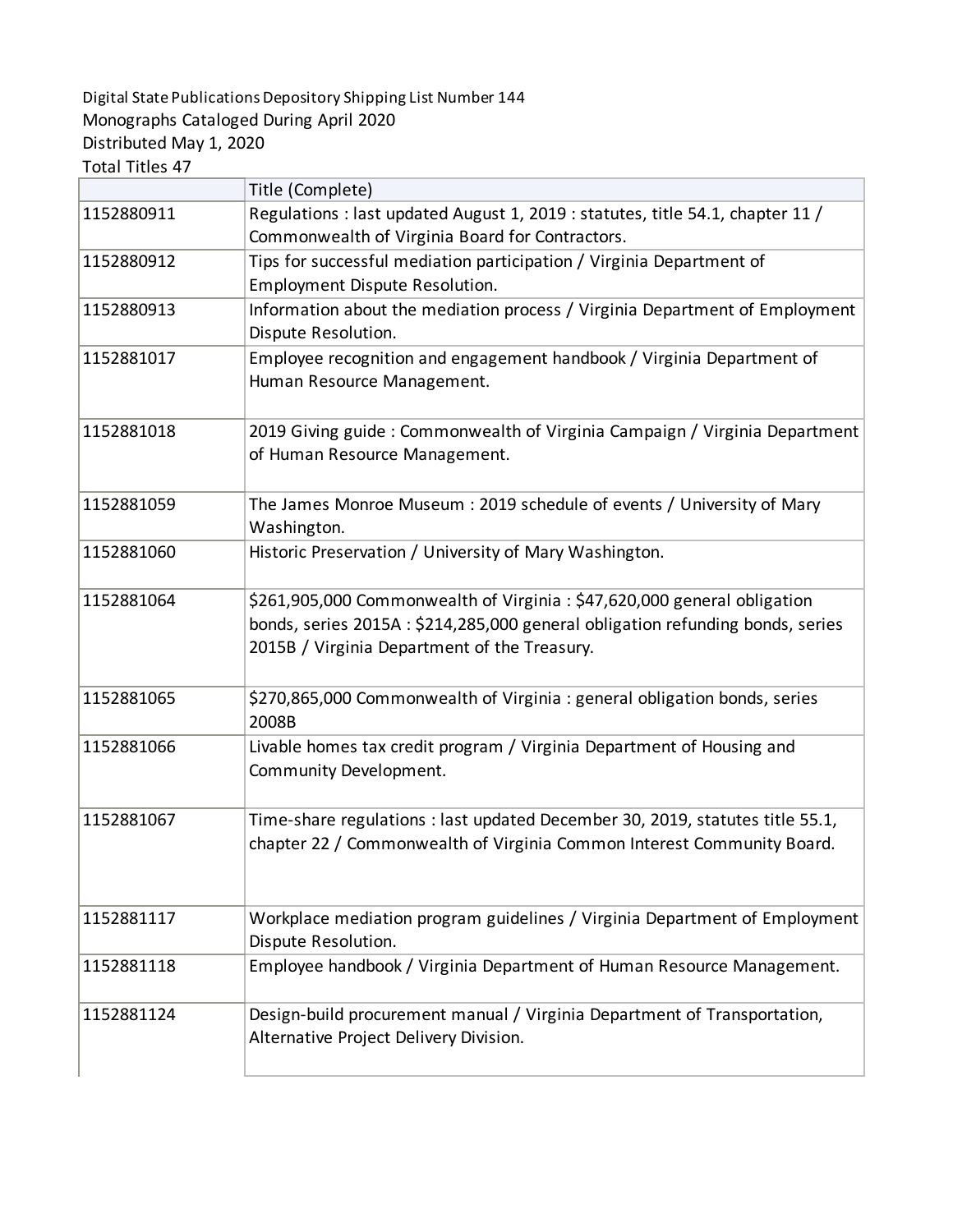| 1152881125 | Manual for the procurement & management of professional services / Virginia<br>Department of Transportation.                                                                                             |
|------------|----------------------------------------------------------------------------------------------------------------------------------------------------------------------------------------------------------|
| 1152881126 | Regulations : last updated November 1, 2019 : statutes, title 54.1, chapter 11 /<br>Commonwealth of Virginia Board for Contractors.                                                                      |
| 1152881127 | Condominium regulations : last updated May 15, 2019 : statutes title 55,<br>chapter 4.2 / Commonwealth of Virginia Common Interest Community Board.                                                      |
| 1152881128 | Common interest community management information fund regulations : last<br>updated November 1, 2019 : statutes title 54.1, chapter 23.3 / Common Interest<br>Community Board.                           |
| 1152881129 | Optician regulations : last updated April 1, 2019 : statutes title 54.1, chapter 15<br>/ Commonwealth of Virginia, Board for Hearing Aid Specialists and Opticians.                                      |
| 1152881130 | Asbestos licensing regulations : last updated September 1, 2019 : statutes title<br>54.1, chapter 5 / Virginia Board for Asbestos, Lead and Home Inspectors.                                             |
| 1152881131 | Common interest community manager regulations : last updated November 1,<br>2019 : statutes title 54.1, chapter 23.3 / Common Interest Community Board.                                                  |
| 1152881132 | Ways to partner with the UMW College of Business / University of Mary<br>Washington.                                                                                                                     |
| 1152881133 | Business at UMW / University of Mary Washington.                                                                                                                                                         |
| 1152881134 | MaryWash: make your move / University of Mary Washington.                                                                                                                                                |
| 1152881135 | How to play: Virginia lottery games / Virginia Lottery.                                                                                                                                                  |
| 1152881136 | Como jugar : los luegos de Loteria de Virginia                                                                                                                                                           |
| 1152881137 | \$133,810,000 Commonwealth of Virginia: \$68,980,000 general obligation<br>bonds, series 2014A : \$64,830,000 general obligation refunding bonds, series<br>2014B / Virginia Department of the Treasury. |
| 1152881138 | Real estate regulations : last updated June 1, 2019 : statutes title 54.1, chapter<br>21 / Virginia Department of Professional and Occupational Regulation, Virginia<br>Real Estate Board.               |
| 1152881139 | Amplify: turning up the knowledge / George Mason University.                                                                                                                                             |
| 1152881140 | Career readiness guide / George Mason University.                                                                                                                                                        |